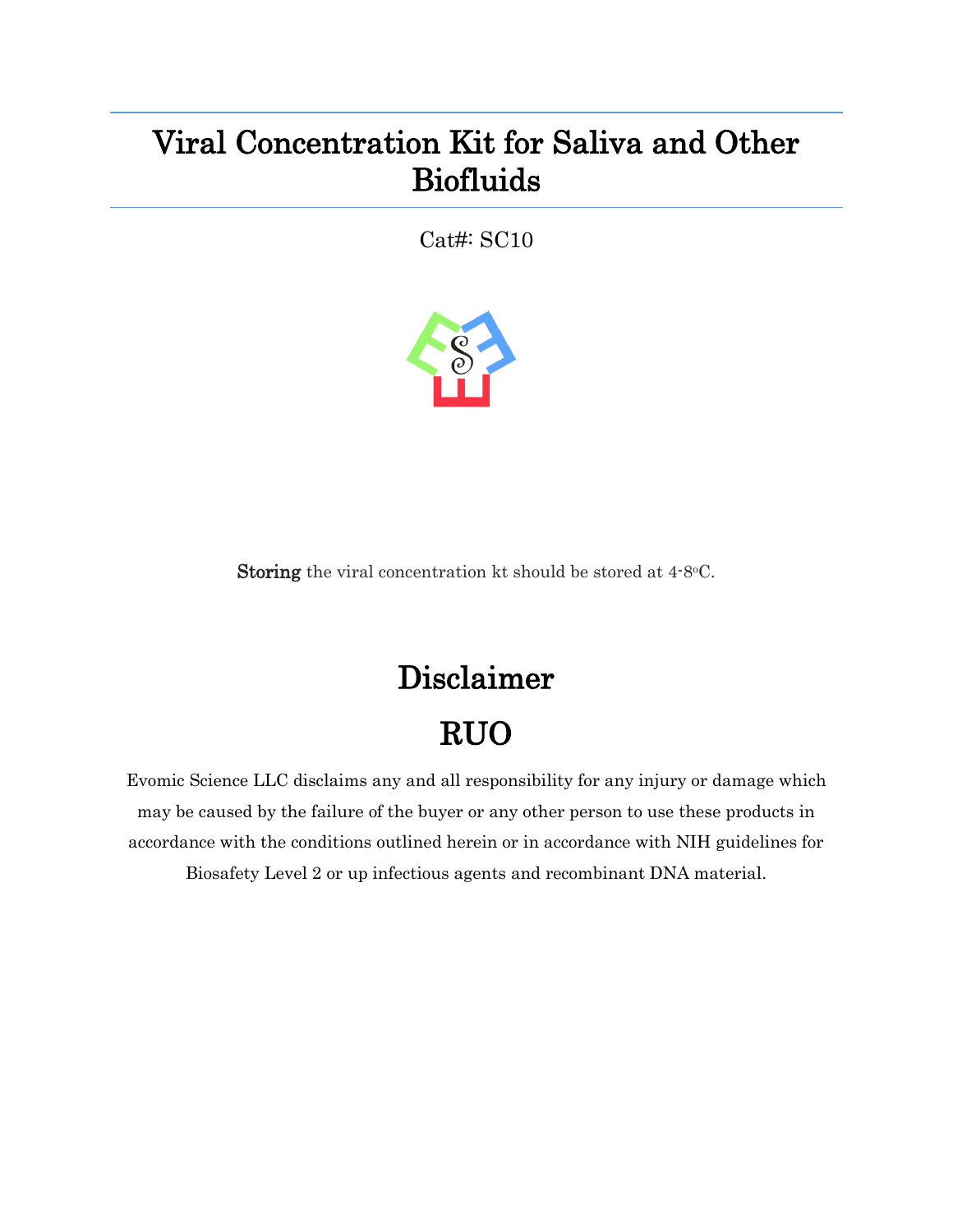

## **Introduction**

Shoving a cotton swab deep into your nasal cavity to get a good specimen, e.g. SARS-CoV-2, is technically challenging and not a patient-friendly method. Variance of nasal swab specimens is the major contributor of pseudo-negative results in current SARS-CoV-2 RNA detection. Increasing evidence indicates that there is a compatible amount of viral particles in saliva, as in nasal cavities. More importantly, sampling saliva is less invasive, less variable, easy to collect a large volume of sample, and safer to health professionals than nasal swab sampling. Furthermore, current protocol for RNA and viral antigen detection methods failed to process large volumes of saliva samples (< 1 ml). We thus developed a viral concentration kit for saliva, in which all respiratory viruses are maximally collected by deeply coughing and then rinsing the whole mouth, to efficiently concentrate viral particles, up to 100 folds at any sample volume. The concentrated viral particles are suitable for both RNA and antigen detection with increasing sensitivity, as well as another *in vitro* and *in vivo* application. This kit is specifically suitable for viral detection for pooled saliva and other biofluids.

In addition, this viral concentration kit is also suitable for concentrating viral particles from biofluids, cell culture media, environmental samples, such as waste water.

## A brief procedure is outlined below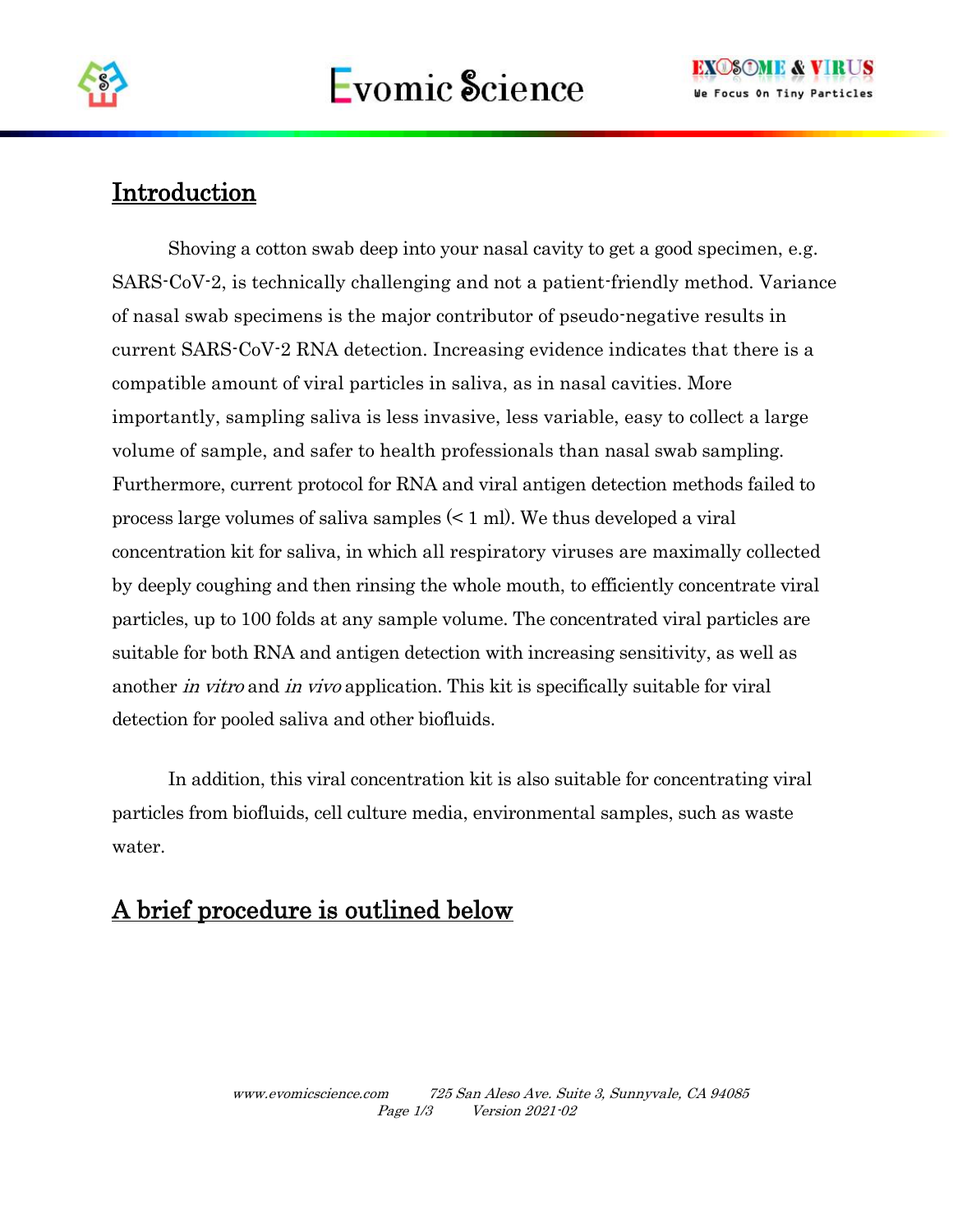

# Evomic Science



#### Product Features:

- Fast  $(20 \text{ min})$ , Efficient  $(>95\% \text{ Yield})$ , Easy  $(2,000g)$  to operate;
- Up to 100 fold concentrated,
- Suitable for all almost natural and recombinant virus particles.
- Suitable for biofluids, cell culture media, environmental samples, such as waste water.

#### Kit Components Additional Materials/Equipment

- Ten of the pre-prepared viral concentration tubes.
- Customers' need: Ten of empty saline tubes and Benchtop centrifuge.

### Warning

This kit permits quick concentration of viral particles including all respiratory viruses e.g. SARS-CoV-2 and Influenza etc. The sample processing should be handled at least BSL3 safety level. The special precautions should be followed as your institute IRB and government guideline. Wear hand, eye, face, and body personal protective equipment (PPE) when processing samples collected with this kit. Evomic Science LLC takes no responsibility for improper use of this kit.

#### For research use only. Not for use in diagnostic or human clinical procedures.